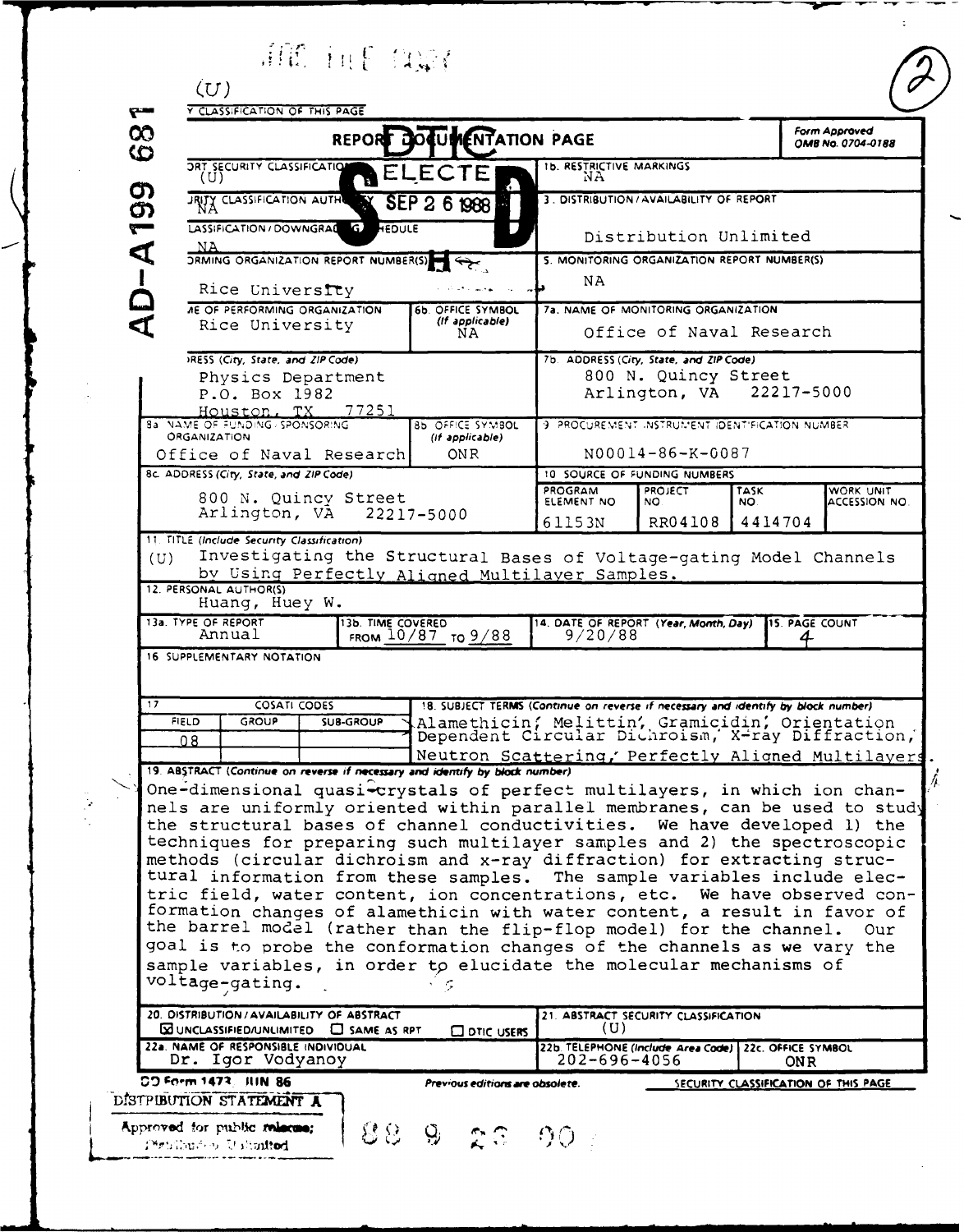### Introduction

Because of the difficulty in making single crystals of membrane ion channels in their native forms (suitable for x-ray diffraction), there is a lack of structural information for understanding<br>their molecular mechanisms. We believe that, under the circumstances, one-dimensional (1D)<br>quasi-crystals of perfect multi years, we have developed 1) the techniques for preparing such multilayer samples and 2) the spectroscopic methods for extracting structural information from these samples. Our goal is to investigate the conformation changes occurring in the channels when they are subject to electric field or variations in chemical conditions, in order to elucidate the molecular mechanisms of voltage-gating. A sensible approach to this complicated problem is to study simple model channels such as alamethicin and melittin first. However, it is important to point out that our method is applicable to natural proteins; for example, we have applied our method to study cytochrome b from yeast complex III in another research project. In the following, we review our objectives and the progress we made last year.

### **Objectives**

- 1. Preparing multilayer samples of gramicidin, alamethicin and melittin, and experimenting the variations of their chemical conditions.
- 2. Circular dichroism (CD) of multilayer samples to study the orientations of the  $\alpha$ -helical sections in the channels.
- 3. X-ray scattering of multilayer samples to study the ion binding sites.
- 4. Normal incident neutron scattering of multilayer samples to ,tudy the channel distributions in membrane.
- *5.* Electric field studies of multilayer samples to create the voltage-gating condition in the channels.

#### Accomplishments

**I.** Multilayer Samples **-** We have **by** now successfully produced perfect multilayers of lipid- pepitde mixtures between two surfaces of fused silica, electrode (indium tin oxide) coated fused silica, mica and beryllium. Different substrata are used depending on the type of experiment. The thickness of multilayers can be varied between 1 and 100  $\mu$ m. The sample variables include the peptide/lipid ratio, water content (15 to 40% of sample weight) and ion (e.g. Na<sup>+</sup>, K<sup>+</sup>, etc.) concentrations. The lipids used so far include dilauryl-, dimyristoyl-, dipalmitoyl-, and diphytanoyl-phosphatidylcholine (DLPC, DMPC, DPPC and DFhPC, respectively). These For samples are free of smectic defects, transparent to light, and perfectly ordered in the direction perpendicular to the substrata surfaces (the mosaic spread  $\sim$  0 $^{\circ}$ ) (for details see Huang and Olah, 1987 and Olah and Huang, 1988a).



Come

1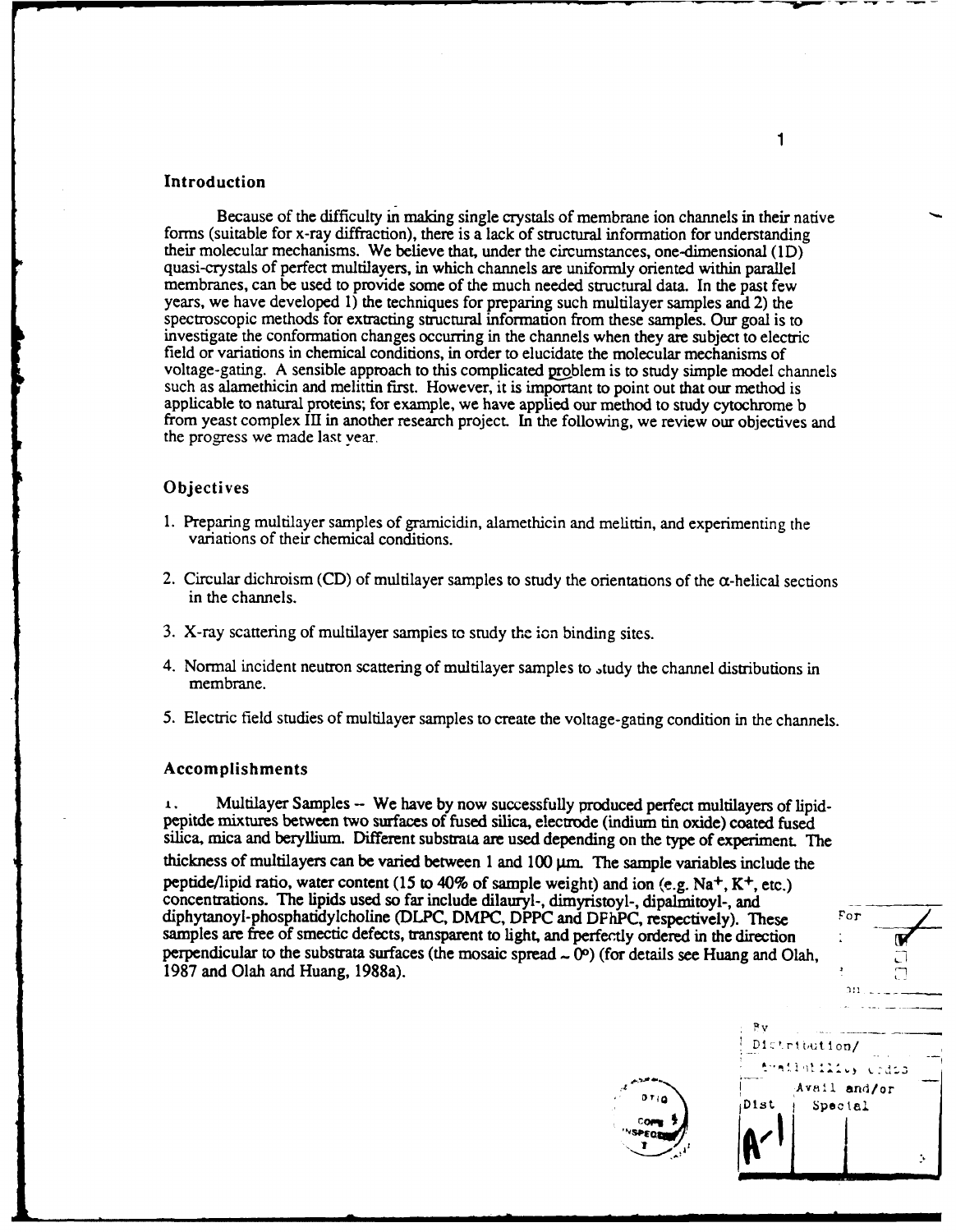2. CD -- Although a theory describing the dependence of CD on the orientation of an  $\alpha$ -helix was known since the 1950's (Moffitt, 1956), experimentally it remained unproven until recently. The reasons are complicated and they are discussed in our recent papers (Olah and Huang, 1988a and

1988b). Because  $\alpha$ -helices are somewhat flexible, only short (and hence straight) peptides can

provide uniformly oriented  $\alpha$ -helices. And in fact this condition has been achieved only in our perfectly aligned multilayer samples. We used the CD of alamethicin embedded in multilayers to

prove the Moffitt theory and simultaneously established that the  $\alpha$ -helical section of alamethicin was perpendicular to membrane under the condition we prepared the sample. A special technique was devised to measure CD of multilayers with light incident on the membranes at various tilted angles. Figure 1 shows an example of such measurement. The technique is very sensitive to the conformation changes of peptides. For example, Fig. 2 shows the changes of CD of alamethicin in DPhPC with hydration. As explained in the Fig. 2 caption, the results appear to be in favor of the barrel model (Hall, Vodyanoy, Balasubramamian and Marshall, 1984) rather than the dipole flip-flop model (Menestring, Voges, Jung and Boheim, 1986) for the formation of the alamethicin channel. A more complete analysis is in progress.

3. 1-D X-ray Diffraction -- Since our multilayers are in fact one-dimensional (1-D), quasi-crystals (perfect ordering in the direction normal to the planes of membranes), their 1-D electron density profiles can be determin been concentrated on measuring the ion distribution profiles, including the locations of the ion binding sites in the channels, by using heavy metal ions such as cesium and thallium. Early on we had difficulties with the x-ray absorption **by** the materials used to support the multilayers. This problem has now been solved by using beryllium. The diffraciton of thallium ions in the gramicidin channels has been measured. Twelve Bragg peaks were recorded, amounting to 2-3 A resolution. The analysis, including solving the phase problem, is in progress.

4. Normal Incident Neutron Scattering -- This experiment was designed to measure the 2-D protein distribution in the plane of membrane, which contains information about the protein-<br>membrane interactions (Huang, 1986). Other research groups have attempted similar measurements of 2-D protein distributions **by** using vesicular samples and always found their signals masked **by** that of vesicles (despite their efforts of index matching with deuteration). On the contrary, the normal incident neutron scattering of defect-free, pure lipid multilayers gave a flat background (no angular dependence). Therefore if a protein has a reasonable neutron scattering contrast against the lipid background, its distribution can be measured. For this purpose, either peptide or lipid needs to be fully deuterated. We have placed an order with Avanti Polar Lipids (Pelham, AL) to synthesize fully deuterated DLPC. Their schedule and the problems in both the Oak Ridge and the Brookhaven neutron facilities have delayed the progress of this experiment.

5. Electric Field -- We have successfully coated indium tin oxide on fused silica surfaces so that an electric field of up to 50 kv can be applied across a multilayer sample (Olah and Huang, 1988b). The coated electrode is thin enough that it does not interfere with the CD measurement of the sample. However, the joule heating and the electrode damage at the anode have been problems.<br>We have reduced the sample conductivities by purifying the chemical components. We have also coated the electrode with thin silicon dioxide to prolong its life. After many experiments, we found that we could apply to our samples electric field of square steps, each 0.1 s on and 0.9 s off, for hours. This allows at least two types of experiments. 1) Our **CD** spectrometer (Jasco J-500A) allows signal averaging with 0.1 s point measurements. Thus we can measure the CD of ion channels in electric field. 2) With synchrotron radiation. subnanosecond-resolved diffraction measurement is now possible (Science  $241$ , 295, 1988). Thus we can measure the x-ray diffraction of ion channels in electric field.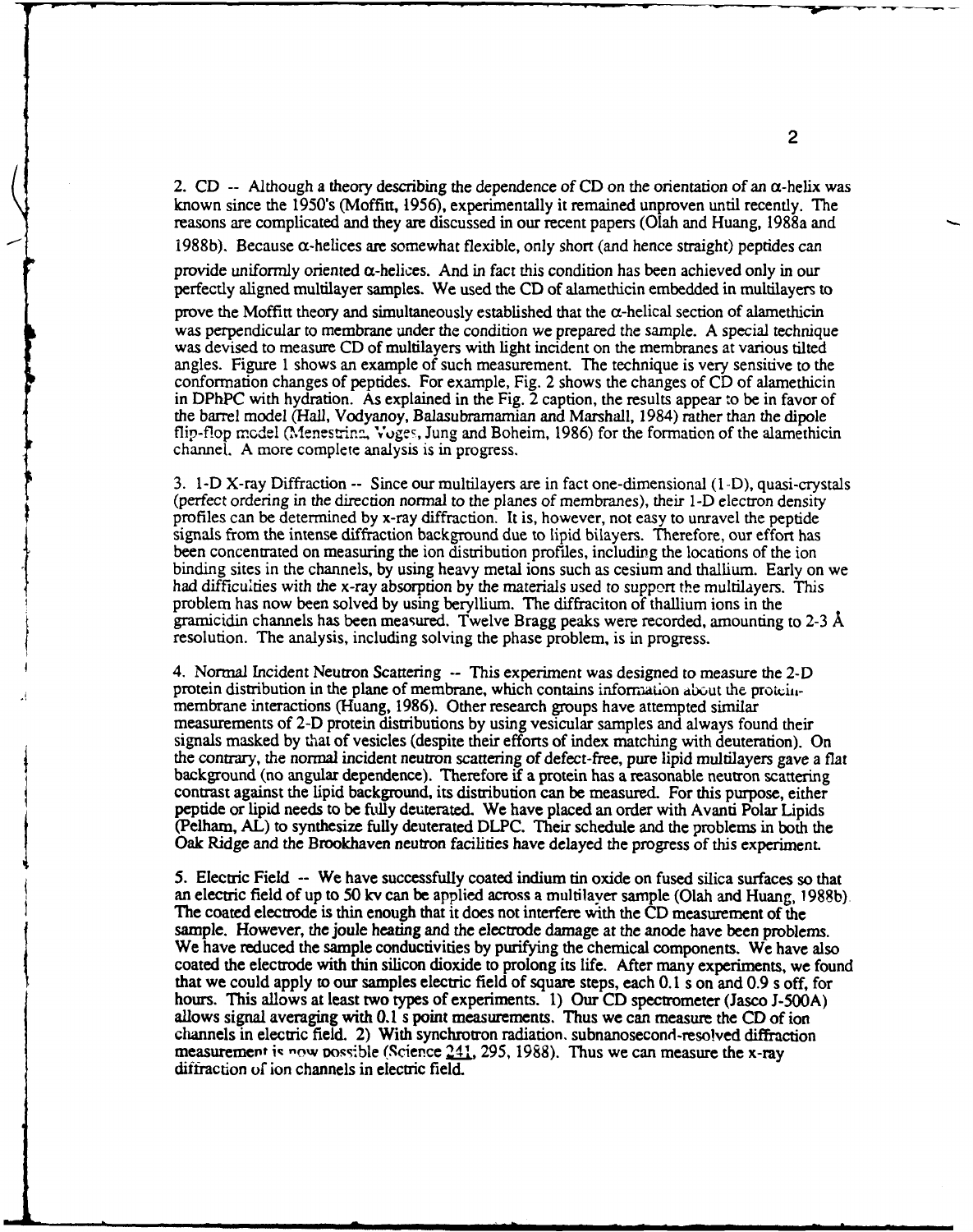# Publications

- H. W. Huang, "Deformation Free Energy of Bilayer Membrane and Its Effect on Gramicidin Channel Lifetime" Biophys. **J. 5L 1061-1071 (1986).**
- T. Y. Teng and H. W. Huang, "Hemoglobin and Myoglobin Embedded in Dry Polyvinyl Alcoho Film for X-ray Absorption Studies" Biochem. Biophys. Acta 874, 13-18 (1986).
- H. W. Huang and **G. A.** Olah, "Uniformly Oriented Gramicidin Channels Embedded ir Thick Monodomain Lecithin Multilayers" Biophys. J. 51, 989-992 (1987).
- T. Y. Teng, H. W. Huang and **G. A.** Olah, "5K **EXAFS** and 40K 10-Second Resolved **EXAFS** Studies of Photolyzed Carboxymyoglobin" Biochemistry **26, 8066-8072 (,1987).**
- H. W. Huang, Book Review: "Accuracy in Molecular Processes" **by T. 13.** L. **Kirkwood,** R. F. Rosenberger and D. J. Galas. Am. Sci. 76, 303 (1988).
- **G. A.** Olah and H. W. Huang, "Circular Dichroism of Oriented az-Helices **I.** Proof of the Exciton Theory" **J.** Chem. Phys. B2. *2531-2538* **(1988).**
- **G. A.** Olah and H. W. Huang, "Circular Dichroism of Oriented cc-Helices **11.** Electric Field Oriented Polypeptides" **J.** Chem. Phys. Dec. **(1988).**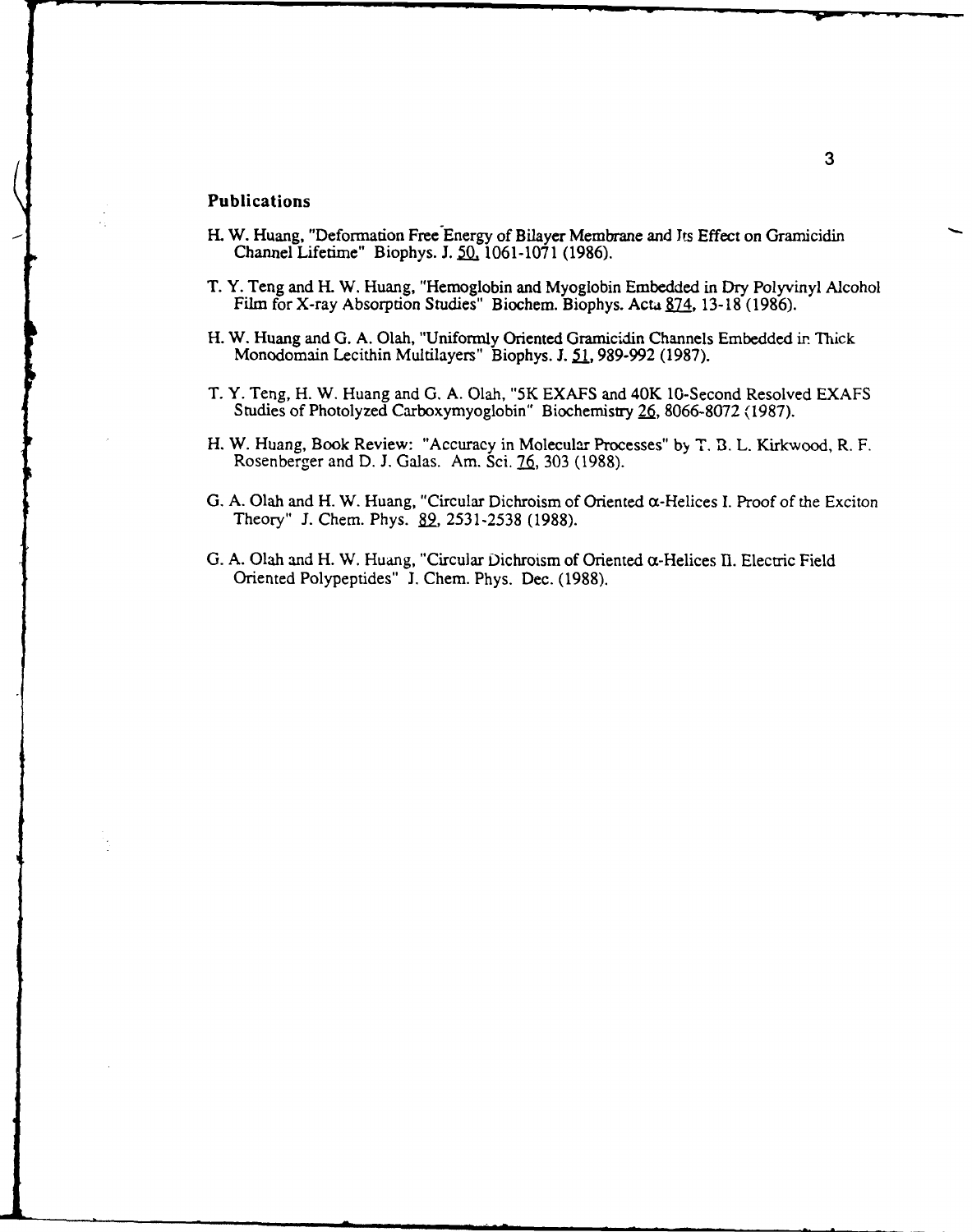

 $\overline{4}$ 

Fig. 1: Circular dichroism of oriented alamethicin embedded in DLPC multilayers at tilt angle (between the direction of light and the normal to the planes of bilayers)  $\alpha = 0^{\circ}(A)$ , 15<sup>o</sup>(B), 30°(C) and 45°(D). The amplitude at 208nm is proportional to  $sin^2\alpha$  as predicted by the Moffitt theory of α-helices; this is the first proof of the thoery (Olah and Huang, 1988a).



Fig. 2.: The changes of the circular dichroism of alamethicin embedded in DPhPC multilayers with the degree of hydration. Spectra were taken at normal incidence with the same sample by varying the equilibrating humidity: (A)  $100\%$  humidity; (D) 0% humidity; (B) and (C) in between. The results indicate that the insertion of  $\alpha$ -helices into the membrane requires excessive water. This appears to be in favor of the barrel model (rather than dipole flip-flop model) for the formation of the alamethicin channel.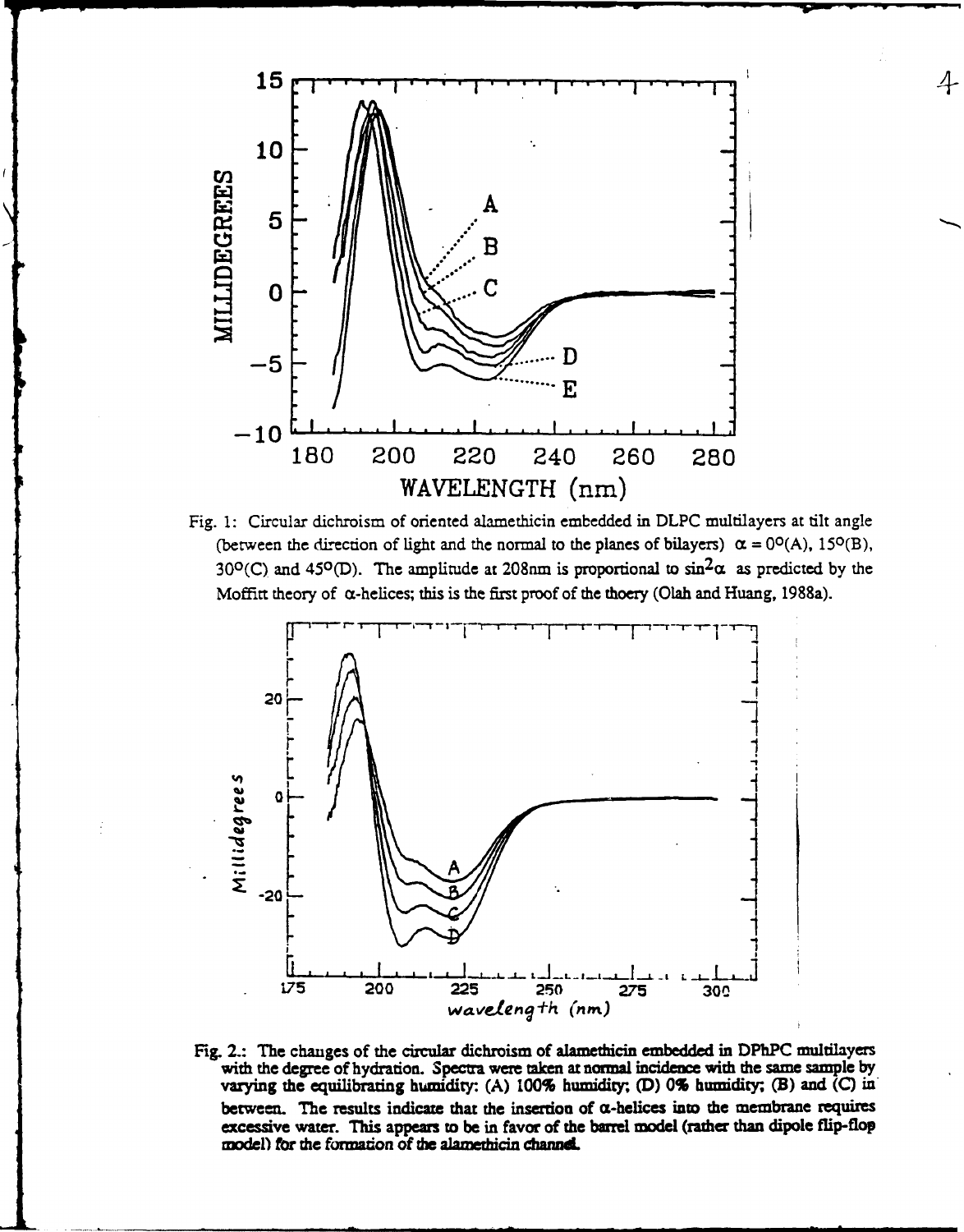## DISTRIBUTION LIST FOR REPORTS

# ONR MEMBRANE ELECTROCHEMISTRY PROGRAM

Dr. Martin Blank<br>Department of Physiology and Department of Physics Department of Physiology<br>
Columbia University College The Rice University Columbia University College Rice University<br>
Of Physicians and Surgeons Houston, TX 77251 of Physicians and Surgeons 630 W. 168th Street

Department of Otolaryngology-HNS Rehovot 76100 Johns Hopkins University School of Medicine<br>720 Rutland Avenue 720 Rutland Avenue Dr. V. Adrian Parsegian<br>Baltimore, MD 21205 Caboratory of Chemical E

Dr. Marco Colombini Room 9N-307<br>Department of Zoology Ruilding 10 Department of Zoology University of Maryland Bethesda, MD 20892 College Park, MD 20742

Dr. Michael A. Cusanovich Department of Biochemistry University of Arizona 455 First Avenue

Dr. D. W. Deamer<br>
Department of Zoology<br>
Department of Zoology<br>
CG & G Mason Research University of California<br>Davis, CA 95616

Dr. Edward A. Dratz Dr. Michael E. Starzak Department of Chemistry **Department of Chemistry** Bozeman, MT 59717 Binghamton, NY 13901

Dr. Harvey M. Fishman<br>Department of Physiology and Department of Physiology Department of Physiology and Biophysics<br>iversity of Texas Medical Branch Michigan State University University of Texas Medical Branch<br>Galveston, TX 77550

Dr. Sol M. Gruner **Dr. Tian Y. Tsong** Princeton University School of Medicine<br>
P. O. Box 708 308 725 N. Wolfe Street Princeton, NJ 08544 Baltimore, MD 21205

Dr. Felix T. Hong Dr. Peter Vanysek Department of Physiology Department of Chemistry **540** E. Canfield Avenue De Kalb, IL 60115 Detroit, MI 48201

L

Dr. Israel R. Miller Department of Membrane Research Dr. William E. Brownell **The Weizmann Institute of Science**<br>Department of Otolaryngology-HNS **Rehovot 76100** 

> Laboratory of Chemical Biology, **NIADDK**

Dr. Davis S. Perlin<br>Department of Biochemistry Public Health Research Institute New York, NY 10016

EG & G Mason Research Institute<br>57 Union Street Worcester, MA 01608

Montana State University **State University of New York** 

East Lansing, MI 48824

Department of Physics Department of Biological Chcmistry Jadwin Hall Johns Hopkins University **P. 0.** Box **708 725** N. Wolfe Street

Wayne State University **Northern Illinois University**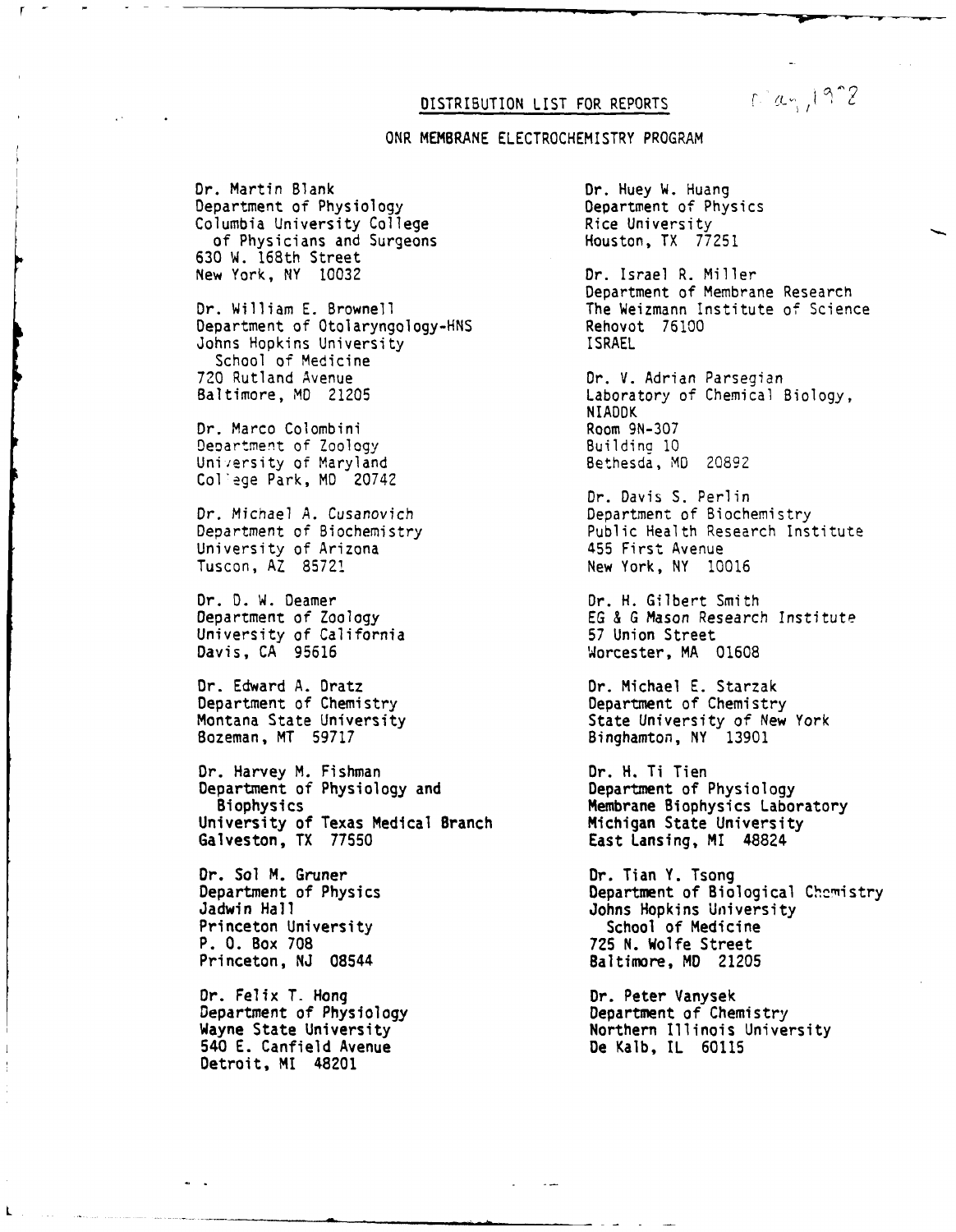## ONR MEMBRANE ELECTROCHEMISTRY PROGRAM

Dr. Howard Wachtel Dept. of Electrical & Computer Eng. University of Colorado Campus Box 425 Boulder, **CC** 80309

Dr. James C. Weaver Div. Health Scierces & Technology Room 20A-128 Massachusetts Institute of Tech. Cambridge, MA 20742

Dr. George S. Wilson Department of Chemistry University of Kansas Lawrence, KS 66045